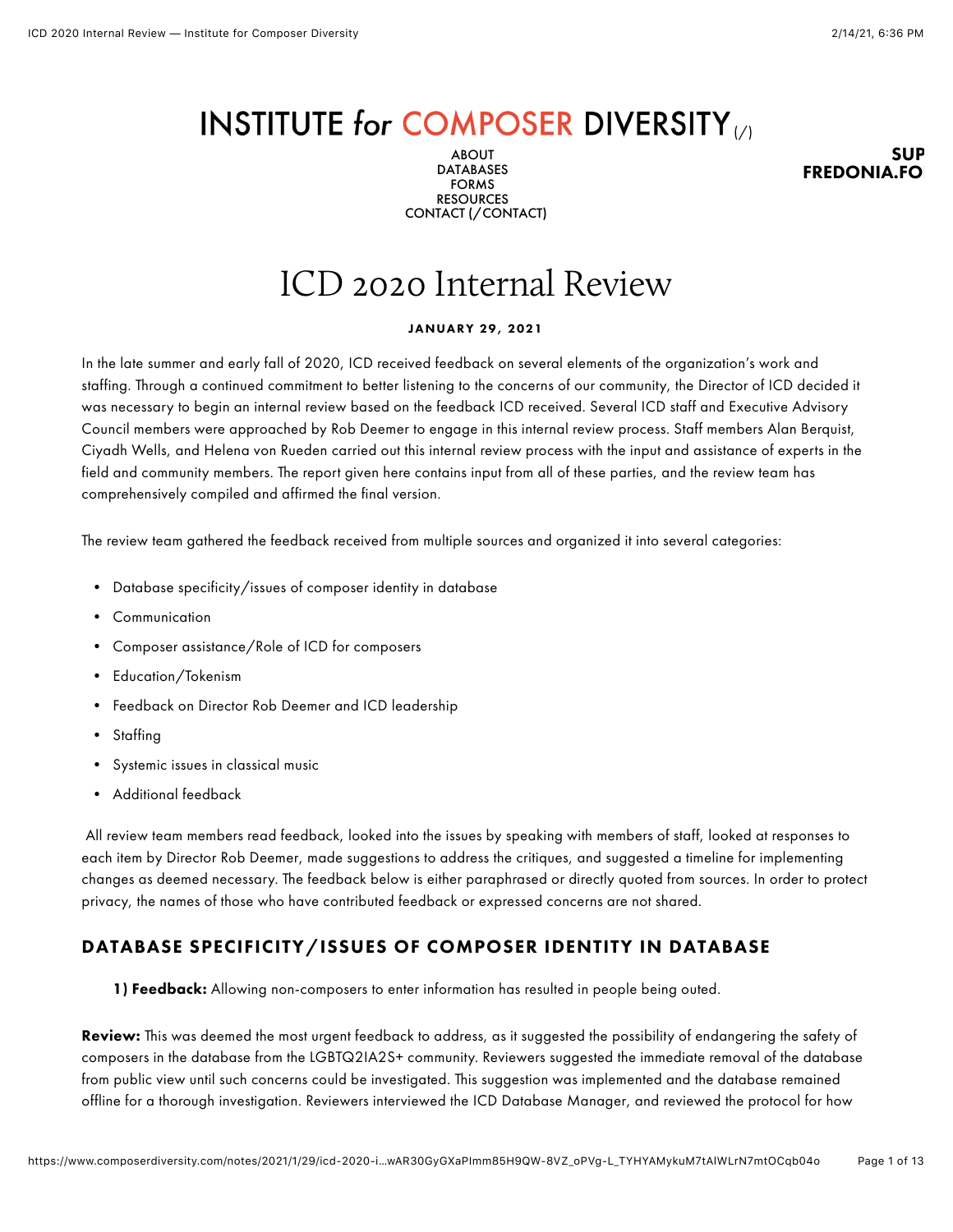composer data was handled, specifically with regard to LGBTQ2IA2S+ information. As of late summer 2020, composers could be entered into the database by third parties, including assumed LGBTQ2IA2S+ information, but this information did not automatically go public. Instead, this information went to a Coordinator of the Composer Diversity Database who then emailed the composer to confirm their LGBTQ2IA2S+ status. Once confirmed, the composer was listed publicly; if not reached, the composer's information was not listed publicly. If a composer was not listed as LGBTQ2IA2S+, they were not contacted (this has since changed). A small number of exceptions were made to this policy for composers that had publicly identified as part of the LGBTQ2IA2S+ community in the press or on the internet and from their own words, as this was considered to be public knowledge.

Staff separately confirmed to reviewers that no one contacted ICD with information about having been outed. The review team concluded that, to ICD staff knowledge, no composer's LGBTQ2IA2S+ identification was included in the ICD database without their approval.

The review team acknowledges that the lack of available information on the website at the time of the feedback regarding the handling of sensitive personal information could have contributed to this misunderstanding.

**Actions Taken:** In response, the review team suggested a detailed page (the FAQ page) describing protocols for data entry, which was added in October 2020. Additionally, language was added on the database search and data entry pages to better inform users of the policies in place to protect composer identity. Specific instruction is given to third party data enterers, with a request NOT to enter composer data on LGBTQ2IA2S+ identification. A new policy of positive consent has been initiated to confirm not just LGBTQ2IA2S+ identification but all identifying information directly with composers before posting. See #4 below for more details on this policy.

2) Feedback: Composers cannot share pronouns in the database.

Review: Review team suggested that this be added as an option.

Actions Taken: Staff added a pronoun option to the Composer Diversity Database and Composer Submission Form, after consultation with the leadership team, ICD staff members, composers, and other community members. In a fall 2020 communication to composers (for whom staff had current contact information), ICD offered a place to specify pronouns with an option "prefer not to answer." Any pronoun can be added or removed at composers' discretion.

3) Feedback: Composers cannot share artist statements or other specifics about their works.

Review: Review team suggested that this be added as an option.

Actions Taken: Staff added a Personal Statement option to the Composer Diversity Database and Composer Submission Form, with the leadership team, ICD staff members, composers, and other community members. In a fall 2020 communication to composers (for whom staff had current contact information), ICD offered a place to write a personal statement that could include any additional information a composer might want to share with the public.

4) Feedback: Composers should receive direct communication regarding how they are referred to in the database, including the use of their name, how they choose to identify, descriptions of compositional output, etc.

Review: Review team suggested that a system requiring positive consent and confirmation of identifying information be put in place.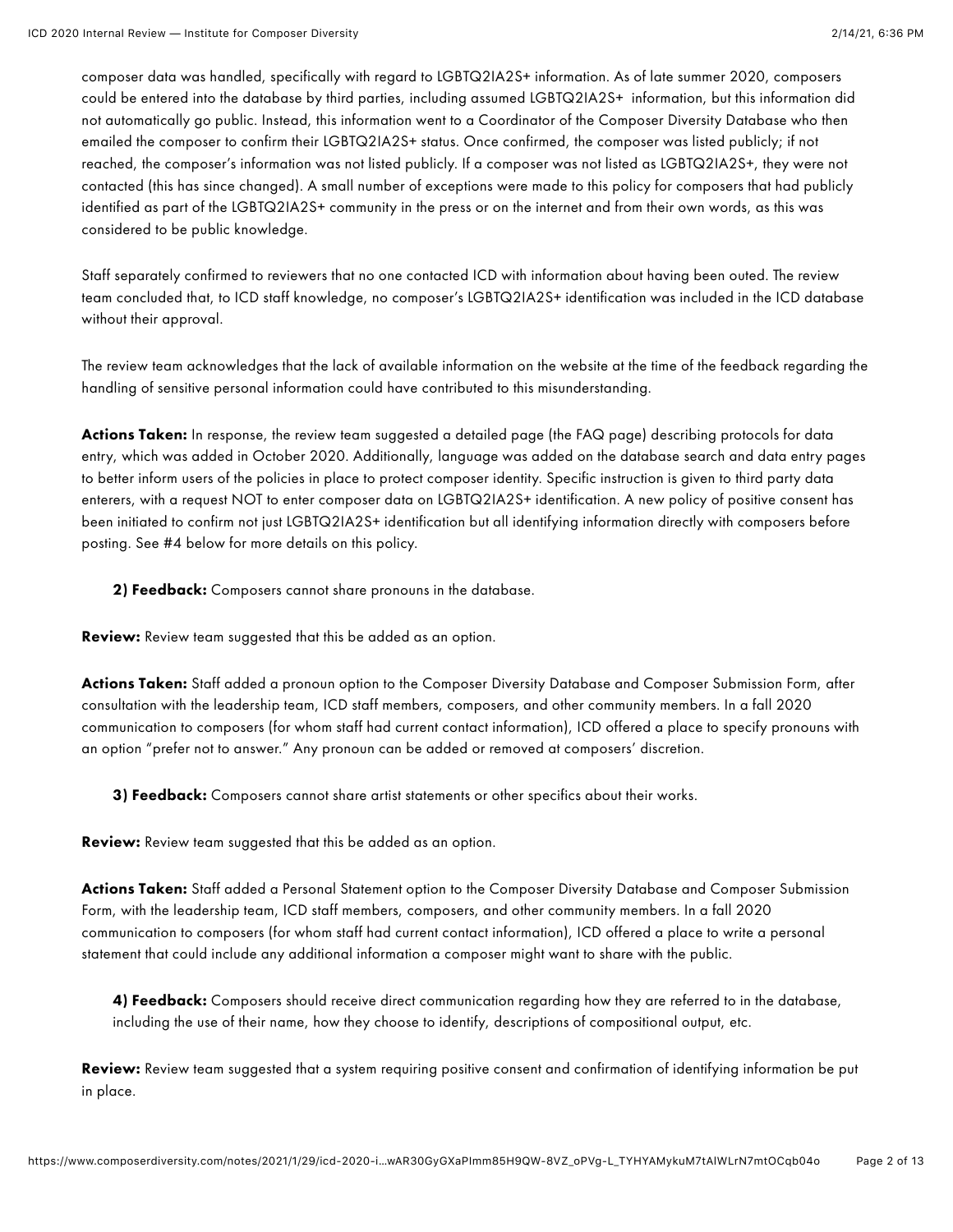Actions Taken: This feedback led to important conversations regarding the use of identifying information in the database and issues of consent. Members of the review team, staff, and consulted advisory council members favored a move to a consent-based system in which all living composers in the database would be asked for consent before appearing in any ICD database. Composers may or may not want to be featured on the database, and it was a mistake to assume consent and to assume that data entered reflected what the composer wanted stated about them and their work. Therefore, the Composer Diversity Database and Works Database remained offline through fall 2020 until several changes could be made, including asking composers for their consent to be featured, as well confirmation of the identifying information on their profile in the database. The databases were re-launched in December 2020, after composers had been contacted for consent. At the time of this report, most composers who have responded to the consent request and provided consent have been re-entered and therefore appear in the database. Over the first months of 2021, staff will continue to add all interested composers; those who decline to be in ICD databases or who do not respond to consent requests will not be added.

5) Feedback: The identity categories by race and gender are too broad and problematic.

Review: The review team acknowledged that no person can be accurately described by a series of checkboxes. Review team suggested more open-ended options for composers to enter demographic and identity information, as well as the opportunity to check multiple boxes. The review team confirmed that in the Demographics section, multiple boxes can be checked to allow for composers to choose multiple racial, ethnic, and gender identifiers. An extensive discussion around Sexual/Romantic Orientation and gender identity ensued among staff, and outside consultation was provided by a gender activist as well as a professor of Women & Gender Studies.

Actions Taken: Language further explaining the problematic nature of broad racial and gender categories was added to the FAQ page as well as the search pages. Demographics categories were reviewed and confirmed as best practice, with the addition of "Indigenous Peoples" and a free write-in section for composers to add more specific or clarifying information at their discretion. Gender Identification was separated from Sexual/Romantic Orientation with more specific options included for both as well as a write-in section added to each, and an option to not answer or to check more than one answer. This provides composers to be more specific or general with how they identify according to their preferences.

6) Feedback: Some information in the database is out-of-date or erroneous.

Review: Review team agrees that some of the information is out-of-date and that this is a problem as it does not accurately represent the work of these composers. The review team has suggested that more staffing be concentrated on fixing these errors and that a schedule be determined for regular checks on out-of-date links and erroneous information.

Actions Taken and Further Proposed Actions: Since this feedback, all records without consent have been removed from the database due to the fall 2020 positive consent and confirmation policy. As composers consent to inclusion in the database, additional corrections are being made to records to bring them up-to-date. Staff plans to prioritize this work in the first few months of 2021, and have added more staff to this effort.

7) Feedback: Composers whose names start with an A or at the start of the alphabet are given an advantage since database search results appear in alphabetical order.

Review: Review team agreed this was a problem.

Actions Taken: The results feature was changed to appear in random order with the option to sort alphabetically as needed by users.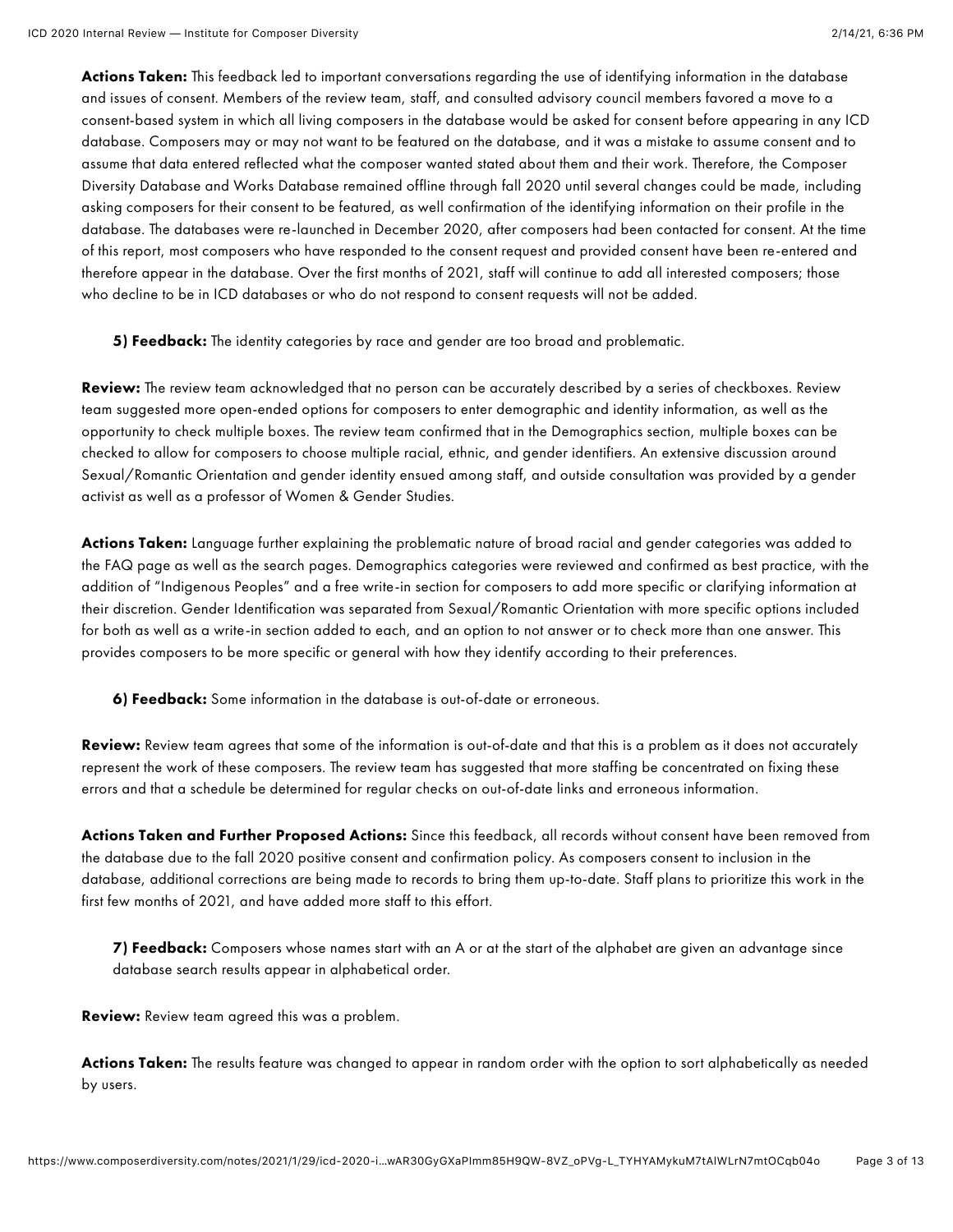## COMMUNICATION

8) Feedback: ICD has shown an unwillingness to listen, take feedback, and work quickly to address complaints. ICD has not responded to offers of volunteer assistance from volunteers.

Review: Reviewers found that a lack of organizational structure has prevented feedback from being addressed, acknowledged, and responded to in a timely fashion. In order to best serve all of the members of our community (especially the composers whose work is in the ICD databases), the review suggested that a specific person be given the responsibility of tracking feedback and following up with those who provide feedback. Additionally, the team suggested additional communication options be made visible on the website, so anyone with feedback could send it easily.

Actions Taken and Further Proposed Actions: Ciyadh Wells has stepped forward as the interim Feedback Manager and will track and respond to complaints and feedback. Ciyadh is also a member of the newly-formed leadership team, so feedback will be known to those at the decision-making level of the organization. ICD also plans to hire a Communications Specialist to be permanently tasked with this duty in 2021. Language has been added to the Team and FAQ pages so users know to whom to direct questions and where to leave feedback. The review team suggests ICD formalize a transparent process for responding to volunteer requests in 2021.

9) Feedback: ICD posted apologies on social media that cited names of people who did not give their consent to be named.

Review: Review team agrees that the posting of individual names of members of our community, for any reason (including an apology) without consent should not be allowed.

Actions Taken and Further Proposed Actions: The review team has suggested an internal communication policy that requires individual and direct communication with any individual whose name ICD is considering using publicly before using that name publicly. This policy has been implemented by ICD leadership and staff. The individual whose name was listed has been contacted with an apology.

10) Feedback: ICD does not take feedback from the composers they represent.

Review: This was also addressed in #8 above: that generally, feedback is not always well tracked and responded to in a timely manner. Additionally, several pieces of feedback from composers are being addressed in this review, namely, a better ability for composers to describe themselves in the Composer Diversity Database, the move to a consent-based inclusion process with plans to hire a Communications Specialist to streamline communications with composers and others.

Actions Taken and Proposed: Addressed in items #2, 3, 4, and 8.

11) Feedback: Credit for the creation of the ICD is not properly attributed to early contributors besides Rob Deemer.

Review: Reviewers found that the history of the ICD was not described in much detail anywhere on the website. This was an omission that the review team suggested be remedied by contacting early contributors for reviewing the language presented on the history of ICD. Early staff members spoken to with regards to contributions also stated that some early contributors declined acknowledgement, and that is why their names do not appear. Reviewers suggest this be clarified to avoid the appearance of omission.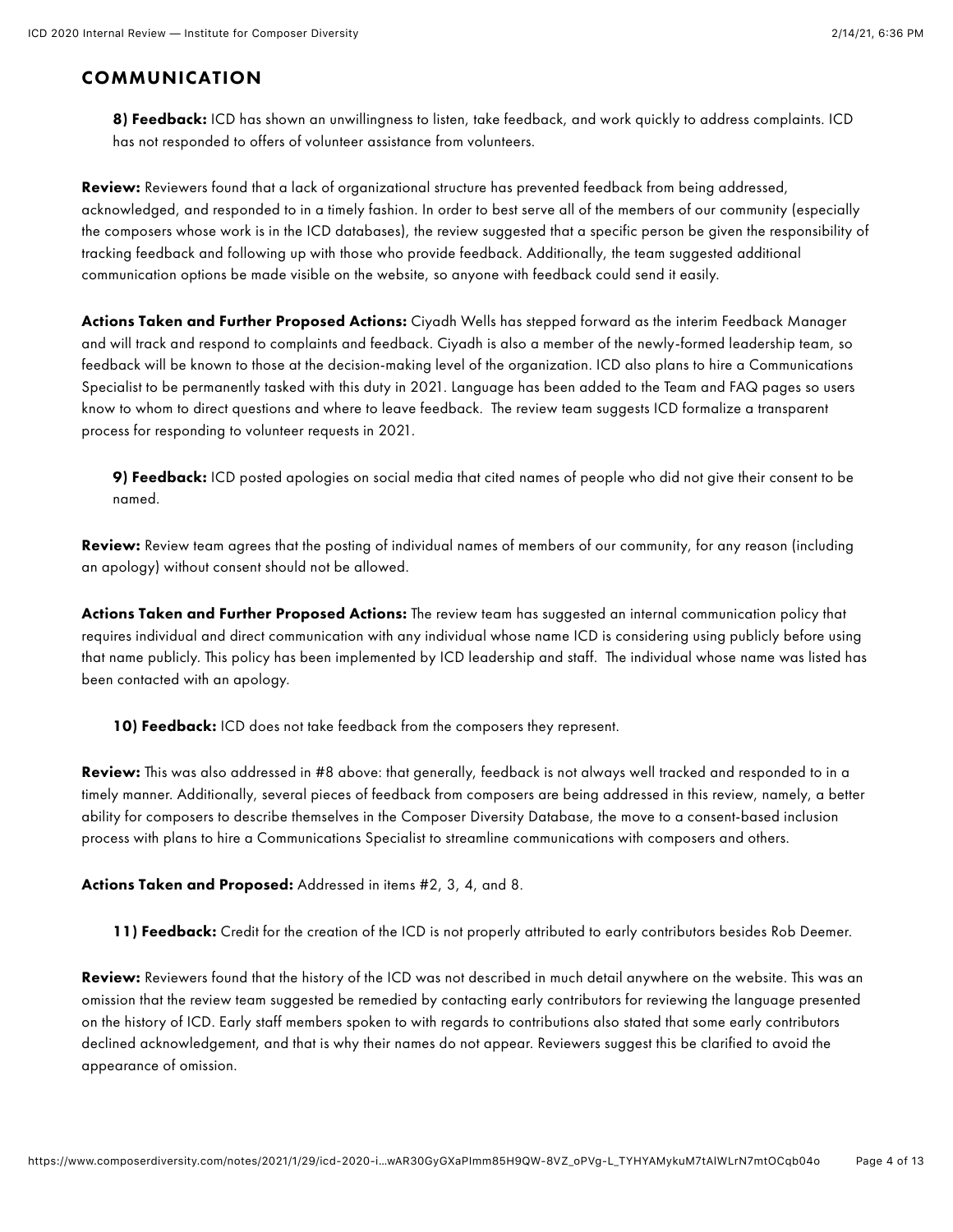Proposed Actions: History statement is being re-written and reviewed by early contributors to the project. This information will be posted to the FAQ page in early 2021.

12) Feedback: Criticism regarding the appropriate use of terminology surrounding Latinx materials that could be seen as racist in areas outside the United States was not taken seriously.

Review: Reviewers suggest that specialists in Latinx music and Spanish language be consulted regarding instances of terminology regarding Latinx heritage descriptions and materials that appear in ICD data.

Proposed Actions: Consultation with Latinx identifying musicians, composers, organizations, and community members to advise uses of Latinx terminology with music and heritage going forward. Reviewers suggest rationale for ICD's use of the term [Latinx \(http://www.latina.com/lifestyle/our-issues/latinoa-latinx-latine-solving-spanish-gender-problem\)](http://www.latina.com/lifestyle/our-issues/latinoa-latinx-latine-solving-spanish-gender-problem) be explained on the FAQ page.

13) Feedback: Offers to work for ICD by highly qualified individuals have been ignored, while friends of ICD staff have been brought on to do the work, showing favoritism.

Review: There have been instances of messages to Rob Deemer and to other ICD staff members that have gone unanswered, and in some cases, ICD has likely lost out on expertise from important individuals. The review team believes better communication is necessary. The team suggests a secondary person be assigned to the ICD main contact email address to provide communication support to ensure all emails are responded to in a timely fashion. Additionally, an automated message is suggested for the Facebook message function, pointing users to appropriate email addresses of staff contacts. A small minority of staff were found to be friends of the Director; however, a majority of current staff either volunteered their services or were sought out specifically for their expertise. The review team suggests that the leadership of the organization create a more formal staffing policy to ensure future staffing decisions happen in a way that best serves the organization as a whole.

Actions taken and Further Proposed Actions: Ciyadh Wells has been added as an Interim contact on the main ICD email address. A Communications Specialist will be assigned this role upon hire. Additionally, more specific contacts for other areas of the ICD program have been added to the Teams page, so that users can contact multiple ICD staff people directly, relieving the pressure on the Director's email address. An automated message has been added to the Facebook page to direct users to the more reliable email addresses of specific staff members. The review team suggests that the leadership team create a staffing policy for ICD that addresses diversity, equity, inclusion, and access.

14) Feedback: Interns are not always given proper credit for their work.

Review: The review team is working to make sure that any past, current, and future interns are appropriately recognized and acknowledged for their work and expertise. A certain amount of historic knowledge is not available, because at the beginning of the organization's history, record keeping was not as robust as it is now. A pilot internship program with the Choral Database has been initiated that provides various opportunities for credit, compensation, and/or recognition to those interns.

Proposed Action: Should corrections be found or suggested, ICD should immediately give credit with the consent of the intern on the appropriate pages. For any future intern, ICD staff should work directly with each intern to ensure a valuable experience and that proper public acknowledgement is provided upon consent.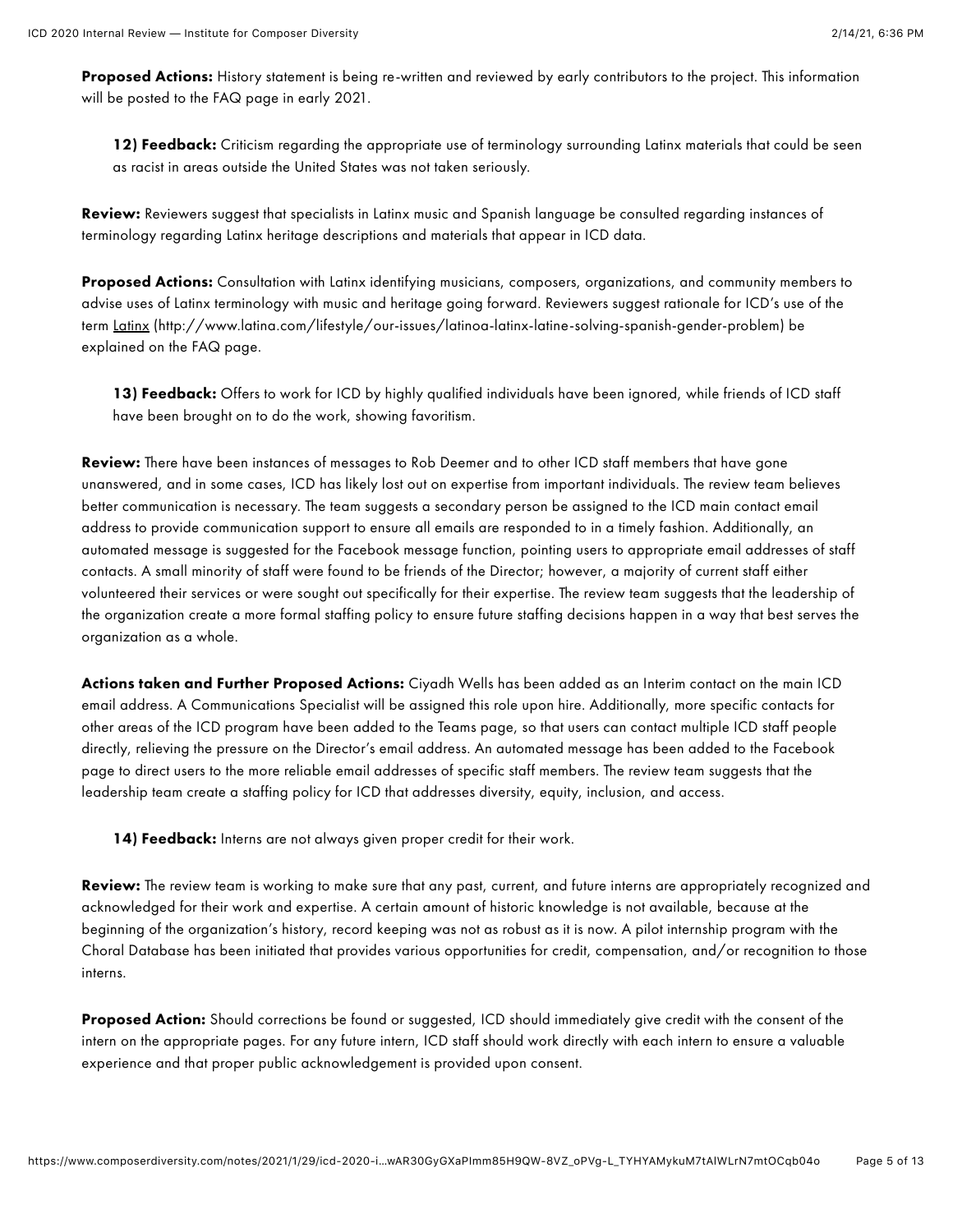15) Feedback: Rob Deemer has agreed to release a financial statement or budget report for the ICD, but has not done so.

Review: The review team agrees that a financial statement should be released, and that this should be handled by the Head of Development.

Proposed Action: A financial statement by the Head of Development should be released in the first six months of 2021. A summary of financial information has been posted to the FAQ page in the meantime.

16) Feedback: A public apology that was issued to a person with concerns about ICD was too weak and unspecific.

Review: The review teams agree that the apology in question was weak and unspecific. In the future, communication from individuals should be directed to that individual alone first, and not over social media without an attempt by email or phone. If a public communication is needed about a specific communication from an individual, that individual should be contacted for permission before their name is included in a public post.

Action Taken and Further Action Proposed: A new communication policy should include the review suggestions above and should be shared with all staff who have public interactions.

17) Feedback: ICD mentions disabled composers in the mission statement, but does not include works of disabled composers in the database.

Review: The review agrees that disabled composers should be included in the database and has suggested that disabled composers be represented in the database in consultation with members of our community to do so appropriately.

Proposed Action: A plan to include disabled composers in the ICD tools should be created. Expertise on all types of disabilities will be sought to accurately review processes before adding to the database.

18) Feedback: Critiques of ICD made on other social media outlets are not acknowledged.

Review: Reviewers agree that critiques should be addressed publicly and acknowledged. Additionally, there is a need for a more detailed dialogue beyond social media to address any comments, questions, and concerns pertaining to the work of ICD. It is the responsibility of ICD staff to be up-to-date on issues of access, diversity, equity, and inclusion in the music communities in which it operates, as well as to be responsive to critiques offered directly to staff members.

Actions Taken and Further Proposed Actions: Upon hire, the Communications Specialist will make sure ICD is up-todate on issues of access, diversity, equity, and inclusion. ICD should clarify on the website that the organization is open to and encourages direct feedback and provides clear ways to provide feedback, including anonymous feedback.

19) Feedback: Emails to confirm consent have taken too long.

Review: Reviewers also agree that emails to confirm consent have taken too long. Currently three staff people are tasked with this, and each have allotted a significant schedule per week to confirm composers. This was a priority task of fall 2020 and composers continue to be entered in early 2021.

Actions Taken and Proposed Actions: More staffing has been placed on this effort. A continuation to prioritize the consent confirmation process is in progress and has been mostly complete by the time of this report.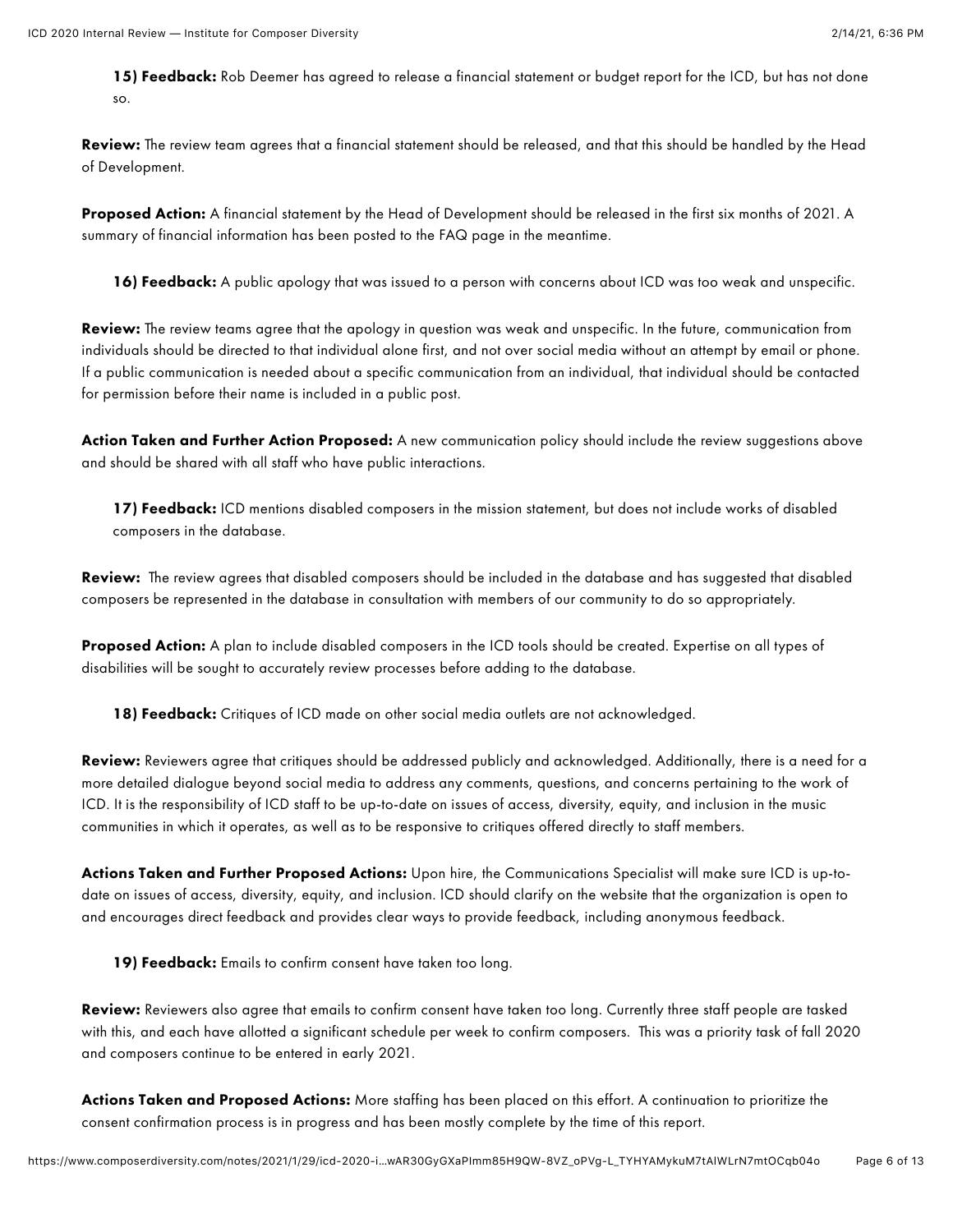## COMPOSER ASSISTANCE/ROLE OF ICD FOR COMPOSERS

20) Feedback: Very little information is provided to users on how to establish relationships with living composers, including any information on commissioning of composers, as well as how to avoid tokenizing composers and their work.

Review: The review team agrees that ICD has not provided enough information to users on how to best build relationships with living composers. In emphasizing the use of underrepresented composers' repertoire, tools must be provided for how to do so in a responsible manner. Reviewers believe much of these resources already exist from other reputable organizations committed to this work, and ICD should reference these to assist users. Therefore the team recommends a list of resources be created on best practices for interacting with composers found on the website in an appropriate and respectful way, that better descriptions of tokenism, and that raises awareness around traumatic experiences of composers from underrepresented communities, as well as resources on how to respectfully commission composers.

Proposed Actions: Create further resources on best practices on the website for interacting with composers in an appropriate and respectful way.

21) Feedback: ICD does not include 'ownvoices' or stories by diverse voices in their work.

**Review:** The review team agrees and suggests that this could be folded in to the Notes Blog, which is discussed in #23 below.

Proposed Actions: Include an item on the concept of ownvoices in the Notes Blog.

22) Feedback: A composer on the site reported not receiving any increase in sales after being listed on the ICD. Also, data regarding composer profile location and body of work has not been updated.

Review: The review team agrees that data regarding composer profile location is often out-of-date (see #6 above), and recommends an annual update reminder be sent to all composers with a link allowing them to update their records. With regard to increased sales, the ICD does hope there are indirect financial benefits to composers who are listed in the database; however, this is not a direct goal of the ICD.

Proposed Actions: Clarify language regarding the benefits to composers on being listed, noting that financial benefits are not a direct goal. Create a schedule for automated emails to ask composers for updated information once per year. An allcomposer update was sent in fall 2020 to those composers for which the organization had valid emails. Clarify that it is the responsibility of composers to send updates to ICD as necessary by email or through the website.

23) Feedback: ICD should host a series of community discussions where marginalized composers can discuss the real systemic barriers they face and come up with work that ICD could do to begin to dismantle those barriers.

**Review:** The review team supports this and believes it could be accomplished as a part of the Notes Blog series, though another format could also be considered like an interview or webinar.

Proposed Actions: Add this task to the future Communication Specialist job responsibilities.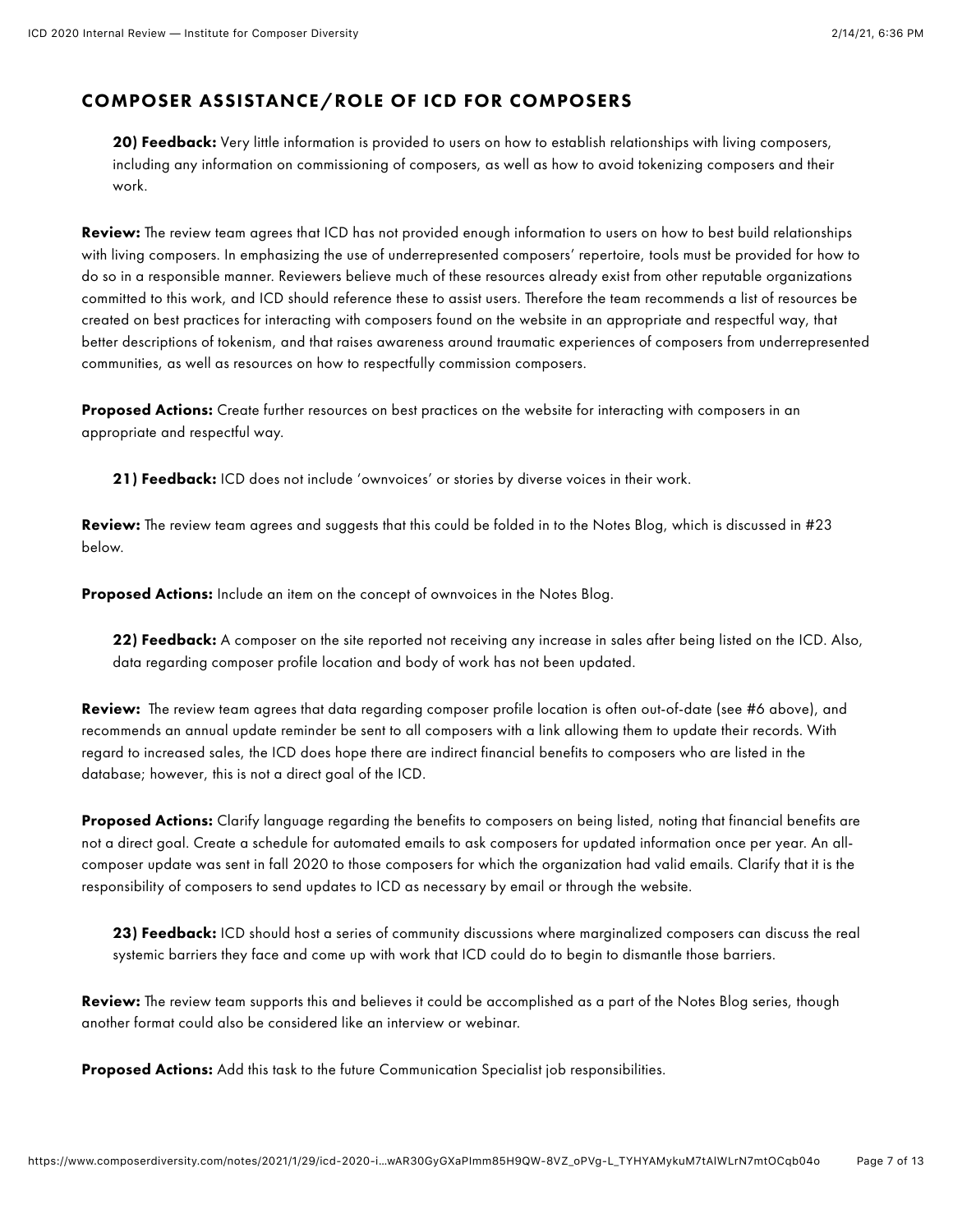24) Feedback: ICD should initiate programs that direct funding resources and commissioning opportunities to composers of diverse backgrounds.

Review: The review team supports this and suggests (for now) that links be provided to other organizations who specialize in this important work.

Proposed Action: Include links for composers on a Composer Resources page on the website including funding resources and commissioning opportunities. Develop this page in 2021.

25) Feedback: Create a composer spotlight series that is not reactive (like the one created during the Summer of 2020) and that is consent-driven, and based on self-representation for living composers.

Review: The review team supports the idea that ICD should create a composer spotlight series that is not reactive. Reviewers have suggested an "opt-in" spotlight program, where composers are given the opportunity to sign-up for a spotlight in which they have a voice in what is featured. Reviewers suggest a schedule that provides spotlights across genres and gives representation across all underrepresented groups, featured on social media. All information provided will be agreed upon with spotlighted composer's permission and approval.

Proposed Action: Create an opt-in spotlight program with the schedule above. Assign this to the Communications Specialist to begin in 2021.

### EDUCATION/TOKENISM

26) Feedback: ICD should include more initiatives focused on education so that the database isn't just a list of names but a directory of people and their lives' work.

Review: The review team agrees, and this subject is actively being discussed by ICD staff. In addition to changes made in the Composer Diversity Database to allow for more expression of personal information, reviewers suggest further discussion of tokenism be included on the database pages, as well as additional resources provided to help steer users towards a positive use of the information and to encourage users to learn more about individual composers. Additionally, reviewers suggest that once resources are more fully developed, databases should be situated within a more comprehensive page of resources to discourage the use of the database on its own. Users will be pointed to resources and/or information about performance practice, cultural sensitivity, programming and education, context, and the composer themselves.

Actions Taken and Proposed: The addition of a personal statement option to composer profiles in fall 2020 helps create a more full picture of composers. Language about tokenism has been included on database web pages so that all users have a chance to read this information before using the databases. Leadership should continue to prioritize this in decision-making in 2021, and should encourage users to use the database as a starting point, not an ending point, in their exploration of its listed composers and repertoire.

### FEEDBACK ON DIRECTOR ROB DEEMER AND ICD LEADERSHIP

27) Feedback: Rob does not consistently communicate with staff and others offering suggestions and services to ICD, makes decisions without consulting others, and does not properly follow-up when mistakes have been made.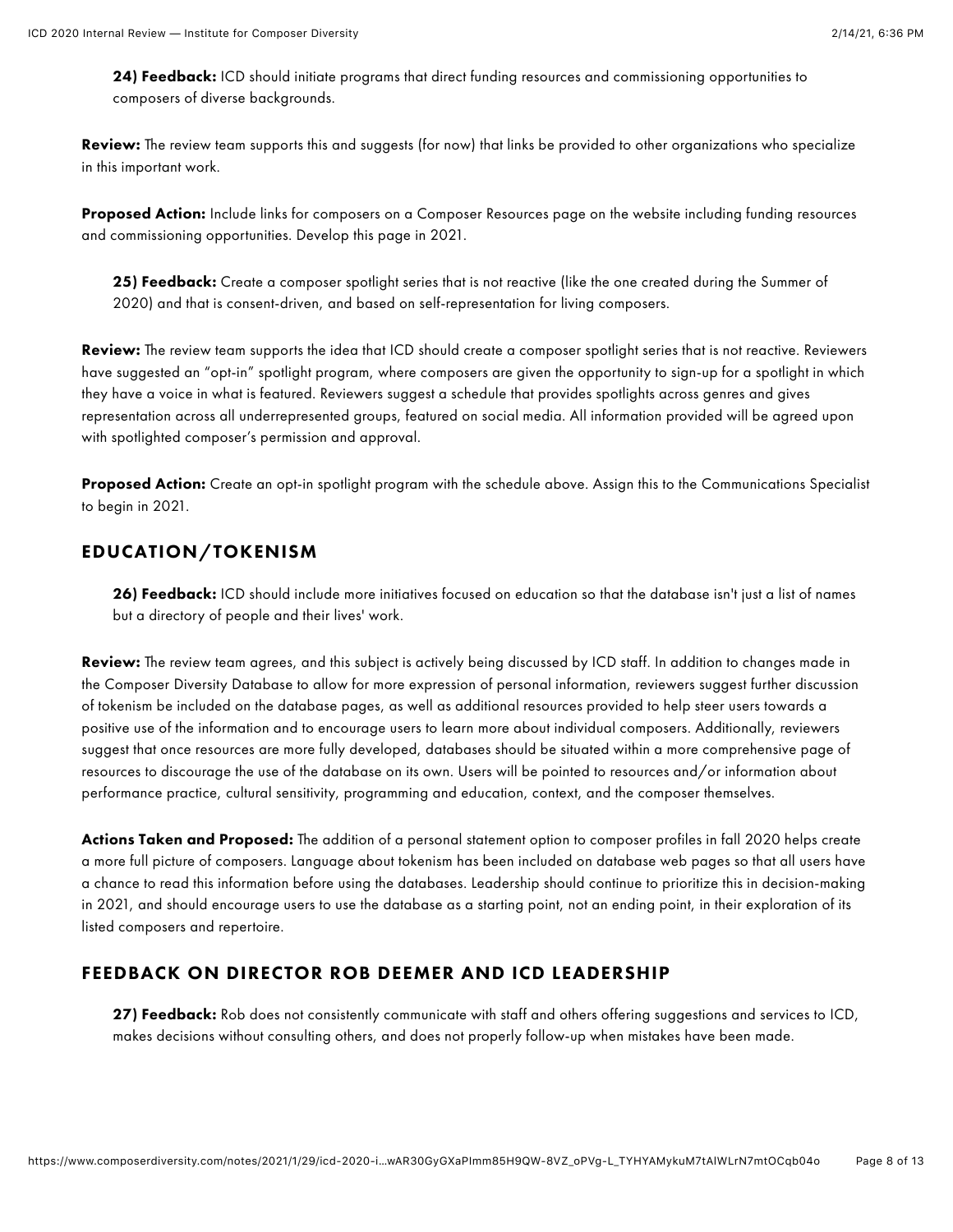Review: The review team agrees that communications, decision-making, and follow-through can be improved at ICD. The leadership team created in fall 2020 helps to solve this issue, as three additional directors in the organization now make decisions together. All policy decisions regarding the work of ICD will now come through the leadership team with equal input and consensus-based decision-making among all four members.

Action Taken and Proposed: The fall 2020 creation of the leadership team will help solve these issues. A new communications policy should be created to guide all staff including the Director on best practices for communication.

28) Feedback: ICD seems more about Rob and accolades to him than advocacy, and he has not provided acknowledgement of the important work of past staff.

Review: The review team agrees with the statement that ICD should not be about any one person including the Director, and should focus personal highlights on consenting composers and their works, or others promoting the work of the mission. The review team suggests a clear social media policy that does not focus on ICD leadership. ICD is beginning the process to bring on a dedicated Communication Specialist who will create a consistent social media policy that is reflective of ICD as a whole. That person will be on board in 2021. The issue of properly acknowledging previous staff and their work is discussed in #11 above.

Proposed Action: Dedicate a new staff person to focus on social media, press, and communication in the ways suggested above.

29) Feedback: An affiliate of ICD on the Executive Advisory Council posted inappropriate commentary on ICD's Facebook page. These posts need to be addressed and the individual removed from the ICD position.

Review: The review team agrees that posts with an inappropriate, disrespectful, or discriminatory nature should be addressed with the individual in question. The Executive Advisory Council holds no power or influence over ICD, and are instead a group of community members who function as a resource. ICD does not currently clearly define this relationship, nor does ICD have a formal policy for expectations of its Executive Advisory Council with regard to communications.

Proposed Action: Leadership team should review Executive Advisory Council membership. ICD should hold Council members accountable for their actions and statements. A transparent policy for adding Council members should be created, and a smaller Council with more defined roles and expectations should be considered by the leadership team. The extent to which Executive Advisory Councils speak for ICD or represent ICD must be examined to ensure views they express are consistent with ICD values.

**30) Feedback:** ICD promotes white saviorism since most of the leadership it white.

Review: The review team agrees that in the past, an all-white leadership team could easily have promoted white saviorism. The review team believes that the leadership of ICD should be large majority non-white. A move was made in this direction with the creation of the leadership team, which includes two women of color, and three women total. Additionally, it is important that white staff are properly trained in cultural sensitivity, and that all staff regardless of how they identify are trained in sensitivity with respect to all underrepresented populations with which ICD works.

Proposed Action: Prioiritize the hiring of non-white staff from this point forward with non-white staffing at all levels to best carry out ICD's mission.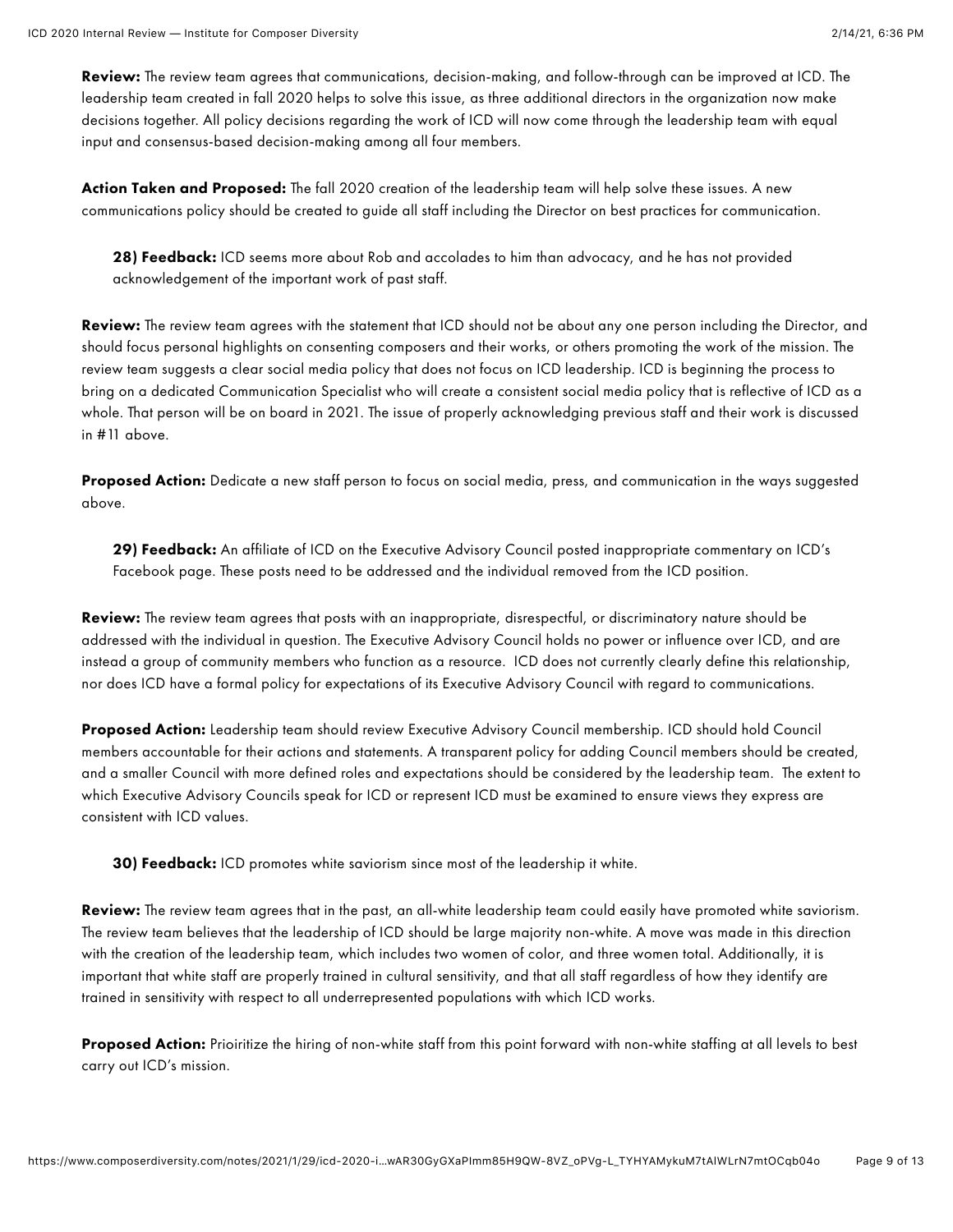31) Feedback: Rob is not qualified to run a program on inclusive programming, and the ICD should hire people with sociological expertise and racial awareness.

Review: The review team recognizes that the best leadership for a program on inclusivity would be made up of a large majority of people from underrepresented groups. White and heteronormative individuals can (and should) improve their understanding DEI issues through training, listening, and education, but this does not take the place of the lived experience of a musician of color. Reviewers also believe it is important not to burden individuals from underrepresented groups with all the work of DEI. The review team agrees with the feedback that increasing lived experience and expertise in sociological and racial awareness would improve ICD's work. Additional staff training mentioned in #32 will help this concern.

Proposed Action: Add this expertise at the staff level, the Executive Advisory Council, and/or consultant level to help review policies and communications. Carry-out an anonymous staff diversity and inclusion survey to determine representation among the staff. Additionally, collect information from the current staff on their levels of work or academic experience or training in issues surrounding DEI. Evaluate whether it is enough, and take additional actions to improve these levels, either through training or the addition of new members. Additional proposed actions found in #32 above.

#### SYSTEMIC ISSUES IN CLASSICAL MUSIC

32) Feedback: Putting anticolonial voices (music) in an inherently colonialist system (concert program) without acknowledgement of cost of attendance, space where it is performed, standard audience reached, and to what communities it is promoted, does not fix a big part of classical music's problem.

Review: The review team agrees with the above statement and acknowledges the inherently colonialist and white supremacist system that exists within classical music. It is important for users of ICD databases to know that just using our database does not absolve one of colonialist actions or their implicit biases, racism, sexism, or homophobia.

**Proposed Action:** Provide clear language to users on the website to discourage the use of the database as a single action. Encourage users to address systemic issues in classical music by working with other organizations doing this work. Provide links to this work throughout the website in 2021. A future idea would be to consider forming a cooperative "toolkit" model, in which several organizations provide information regarding ways to address systemic racism in classical music, in which ICD's databases are one among many tools provided by multiple organizations.

33) Feedback: What classical music needs is not diversity and inclusion but dismantling of racist and oppressive infrastructure of 'classical music' as we move forward.

Review: The review team agrees that a radical change including a dismantling of racist and oppressive structures in classical music is necessary as we move forward, starting with the term 'classical music.'

Proposed Action: See #35 below.

#### ADDITIONAL FEEDBACK

34) Feedback: ICD should address trauma performativity or the conditions under which it might be appropriate and meaningful to ask a particular composer to write a piece that addresses a specific marginalization or violence.

Review: The review team agrees that assisting users in understanding trauma performativity is necessary and that addressing trauma performativity on the ICD website would help users work appropriately with composers.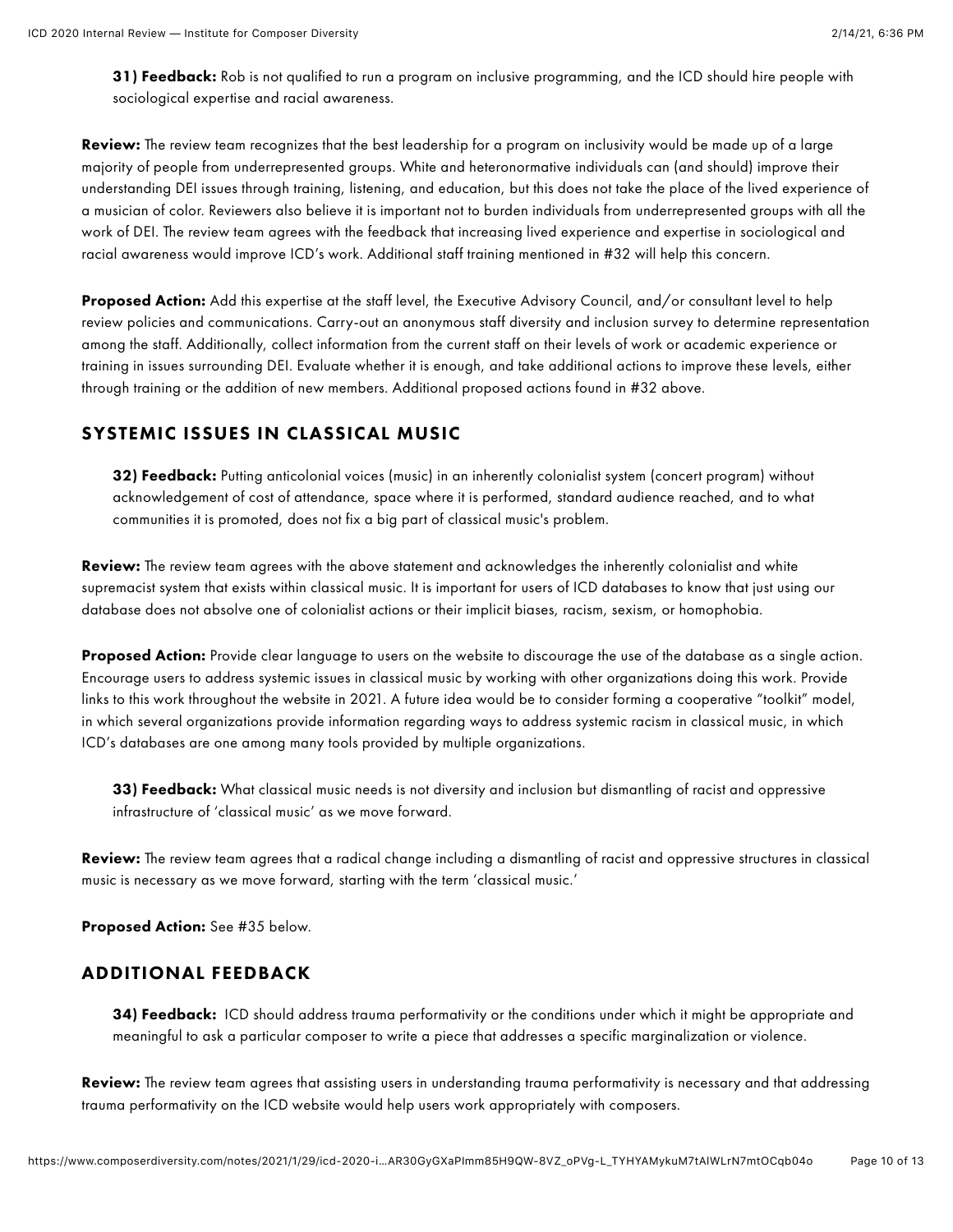Proposed Action: Define the term "trauma performativity" on the ICD website and FAQ page. Provide links for users to further explore this issue.

35) Feedback: The statistics on suggested repertoire percentages are conservative and language around these being minimums is not prevalent enough.

Review: The review team agrees that the suggested repertoire percentages are too conservative for any meaningful and lasting change to occur. The team also agrees that language explaining that these are minimums are not prominent enough on the website.

Proposed Action: Explore increasing suggested minimums in consultation with other organizations and community members with relevant expertise and experiences. Make language about the percentages programming be more prominent on the website.

36) Feedback: ICD should initiate self-reflexive data analysis of the real-world efficacy of the ICD in practice.

Review: The review team agrees that ICD should initiate a self-reflexive data analysis about the efficacy of data collections and analysis. This could be implemented in part by suggesting people who use the database fill out a survey that includes how they are using the data, whether it is to program, for use in a lesson plan, general knowledge, research, etc.

Proposed Action: Implement the survey described above via a web-based form in 2021.

37) Feedback: Refuse personal credit in media coverage.

Review: The review team agrees crediting individual staff members on media coverage is not appropriate and should focus on the ICD as a whole organization.

Proposed Action: Task the Communication Specialist to be hired in 2021 with this issue and include it in ICD's communications policy.

38) Feedback: Donate all money the white individuals gained from this initiative, especially Rob Deemer, to initiatives that support the right for PoC to have the tools and training they need to become artists.

Review: The review team believes a clear line needs to be drawn in terms which positions are paid and which are not. The Director position is unpaid: only expenses for necessary travel and technology costs are covered.

Proposed Action: All compensation should be disclosed in an annual fiscal report. A compensation policy should be created that addresses which positions are paid and which are not; the policy should include discussion of whether reparations plays a part in a compensation plan with ICD.

39) Feedback: The name ICD connotes a more sociologically informed research tool when it's more of a reference tool, and the name should reflect that.

Review: The review team agrees that the title does not accurately reflect the specific work of ICD.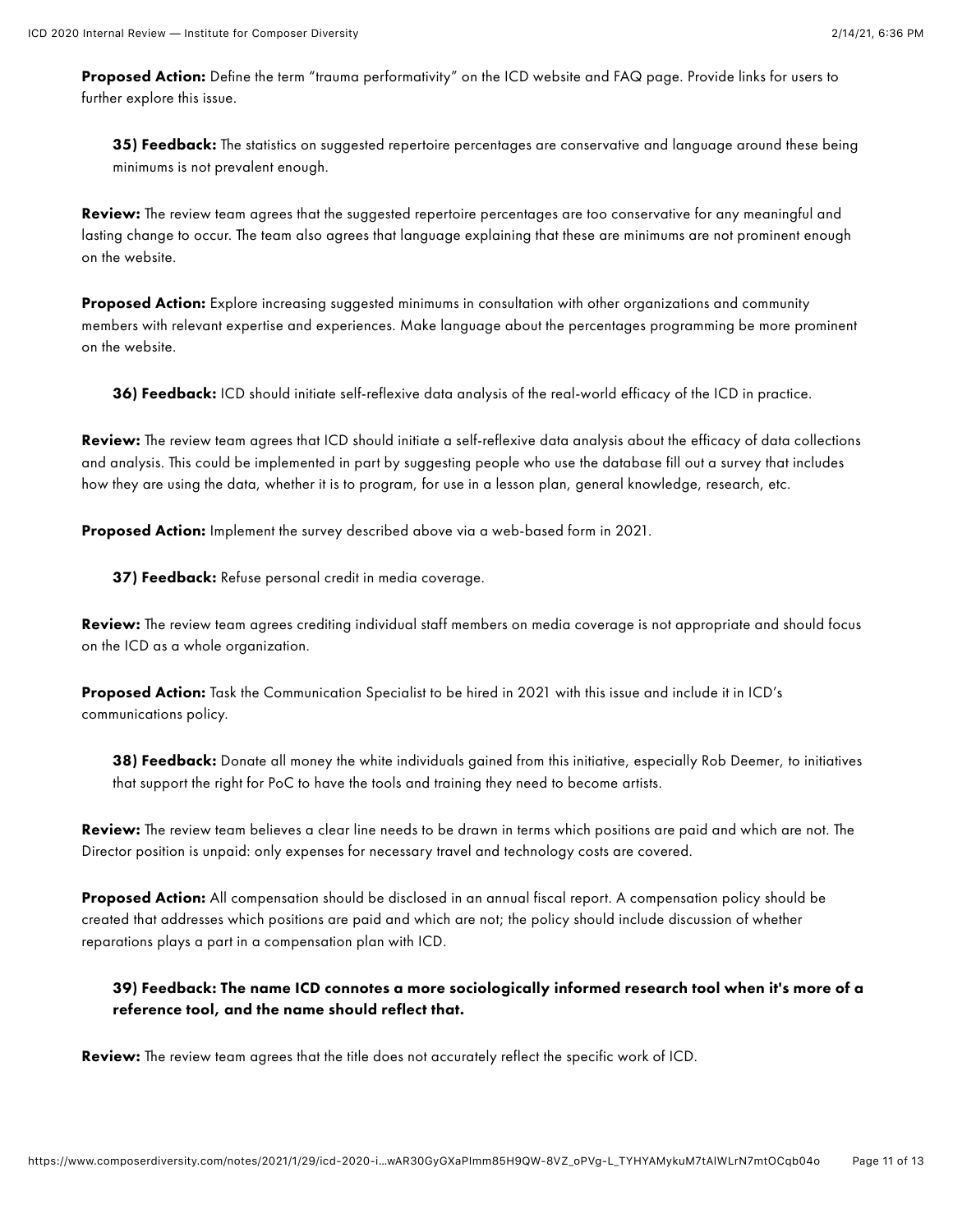Proposed Action: Continue to review a future name change to accurately reflect the work of an informed research and database tool.

## **CONCLUSION**

The review team thanks everyone who gave feedback for taking the time to make their concerns known. The review team found some feedback has been taken with actions implemented at the time of the report; other feedback has not yet been incorporated by ICD. The review team has made suggestions for actions that address the remaining feedback, with a focus on increasing transparency and communication. These findings and suggestions are summarized below.

- Changes to protocols for the inclusion or requested removal of individuals from ICD databases based on composer consent with collaborative control of their profiles
- Changes to LGBTQIA2S+ composer profiles and protocols that further protect information and prevent anyone ever being accidentally outed
- A historical lack of underrepresented groups in leadership roles is being addressed through the introduction of a more inclusive team of Associate and Assistant Directors
- Communications improvements by creation of a Communications Specialist position to be filled as soon as possible this year
- Continual assessment of ICD's progress and mission along with open feedback and communication from the community
- Accountability of all staff, volunteers, and council members in representing and upholding ICD's mission and commitment to anti-racism and equitable actions through new and more formalized processes
- Clarification of ICD's overall role in the music community as well as better connection to resources to other organizations doing similar and/or complementary work
- Incorporation of more diverse voices at all internal levels of the organization and a continued commitment to working with external experts in underrepresentation, diversity, equity, and inclusion

The review team acknowledges that an internal review is inherently biased and that two of the members of the review team are also members of the recently created leadership team. However, as the review is internal, reviewers are aware of what proposed actions might be feasible and efficient given the size of staff and staff hours available. The reviewers have treated the review process as a crucial opportunity for listening to concerns and continuing an open dialogue in order to best improve protocols and processes within the organization.

Several suggested time frames have been made regarding specific recommendations, many of which are recommended for implementation in 2021. The timeline will be reviewed by the leadership team who will decide how to allocate staff time to each issue. The review team suggests that all actions be gathered and prioritized by the leadership team and be immediately adopted as part of ICD policy moving forward.

#### The review team:

Alan Berquist Helena von Rueden Ciyadh Wells

> [\(HTTPS://WWW.FACEBOOK.COM/SHARER/SHARER.PHP?U=HTTPS%3A%2F%2FWWW.COMPOSERDIVERSITY.COM%2FNOTES%2F2021%2F1%2F29%2FICD-2020-INTERNAL-REVIEW\)](https://www.facebook.com/sharer/sharer.php?u=https://www.composerdiversity.com/notes/2021/1/29/icd-2020-internal-review) [\(HTTPS://TWITTER.COM/INTENT/TWEET?URL=HTTPS%3A%2F%2FWWW.COMPOSERDIVERSITY.COM%2FNOTES%2F2021%2F1%2F29%2FICD-2020-INTERNAL-REVIEW&TEXT=\)](https://twitter.com/intent/tweet?url=https://www.composerdiversity.com/notes/2021/1/29/icd-2020-internal-review&text=) [\(HTTPS://WWW.TUMBLR.COM/SHARE/LINK?URL=HTTPS%3A%2F%2FWWW.COMPOSERDIVERSITY.COM%2FNOTES%2F2021%2F1%2F29%2FICD-2020-INTERNAL-REVIEW\)](https://www.tumblr.com/share/link?url=https://www.composerdiversity.com/notes/2021/1/29/icd-2020-internal-review)